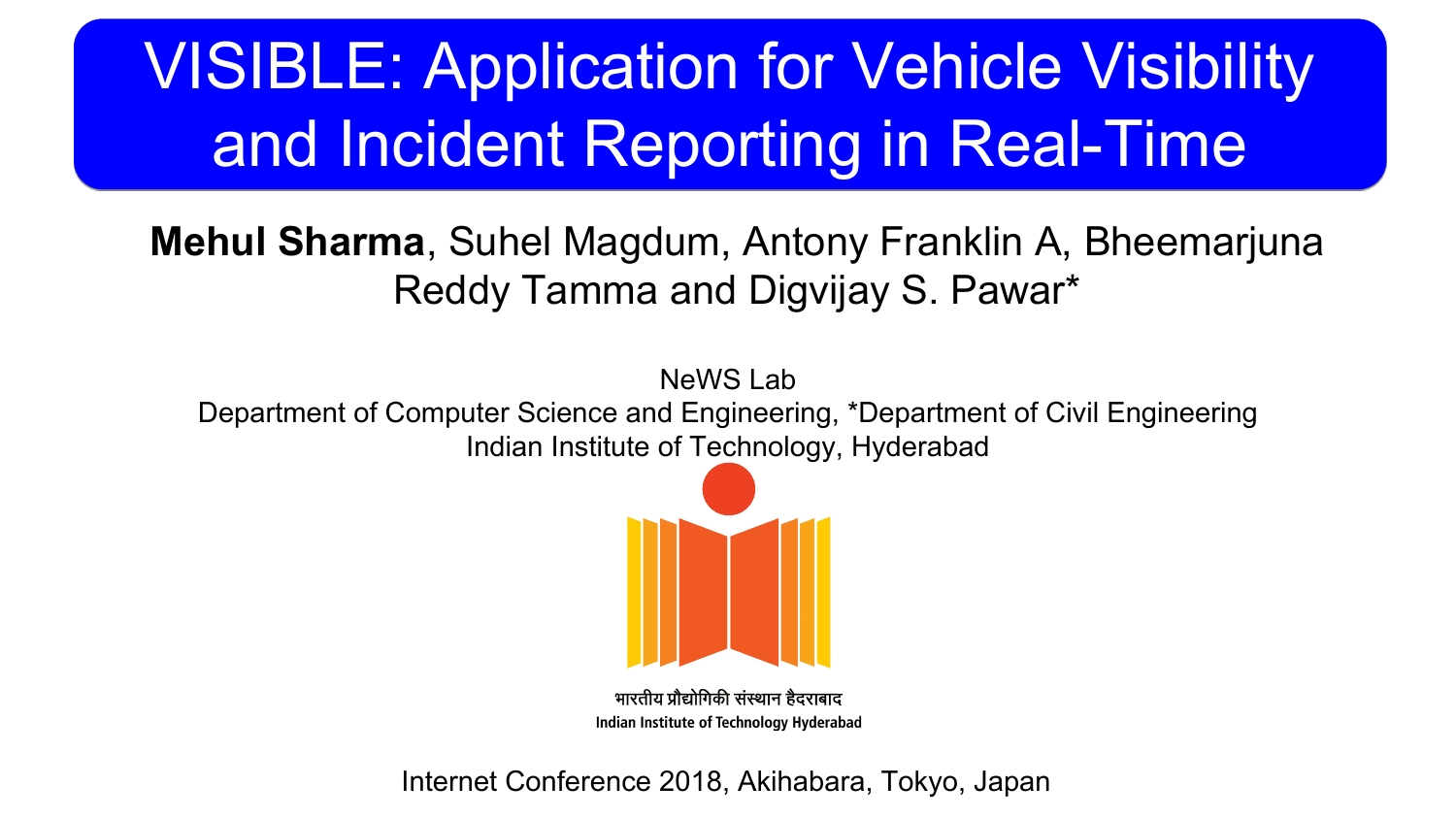## **Motivation and Objective**







#### **MOTIVATION**

- Safety issues in transportation system are the major concerns.
- Foggy conditions, Ghat Sections and intersections are the major accident prone areas due to no clear visibility.
- Internet Connectivity is again a major concern in areas like Ghats.

### **OBJECTIVE**

- To build a reliable platform that effectively utilizes mobile devices for grasping the traffic situation.
- To develop an android application to for V2V/V2I communication using P2P and Cloud Technology.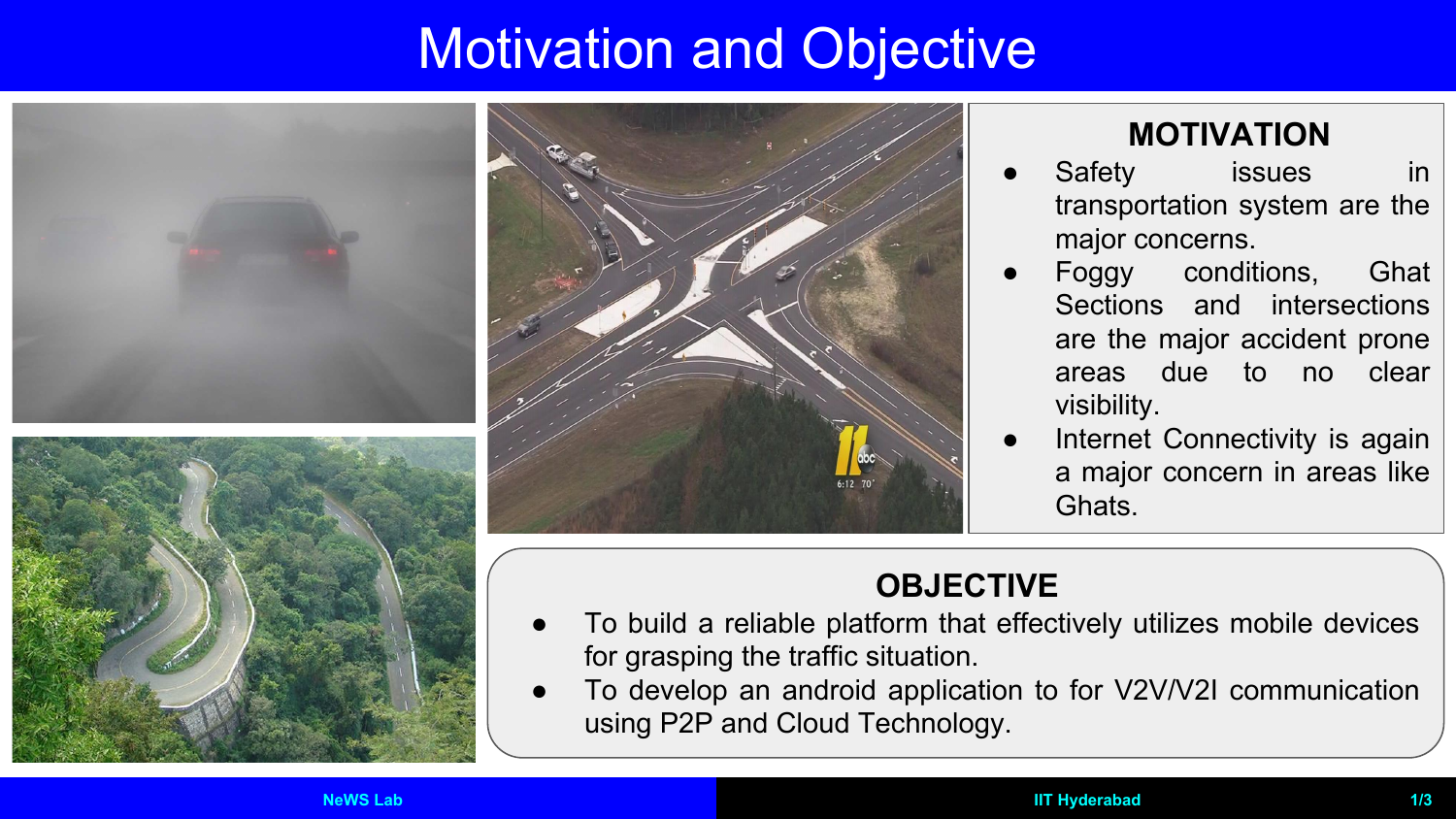# VISIBLE App



#### **Figure 1:** V2V/V2I

- Real-Time visibility of vehicles in the collision domain.
- Application has two modes. **Cloud Mode** and **P2P Mode**.
- Application automatically switches from Cloud mode to P2p mode when there is no internet.
- Whenever there is no internet for certain duration of time (10) seconds in our case), app switches to P2P mode and vehicles can be seen real-time and location can be shared.
- Incident Reporting within certain radius.



#### **NeWS Lab IIT Hyderabad 2/3**